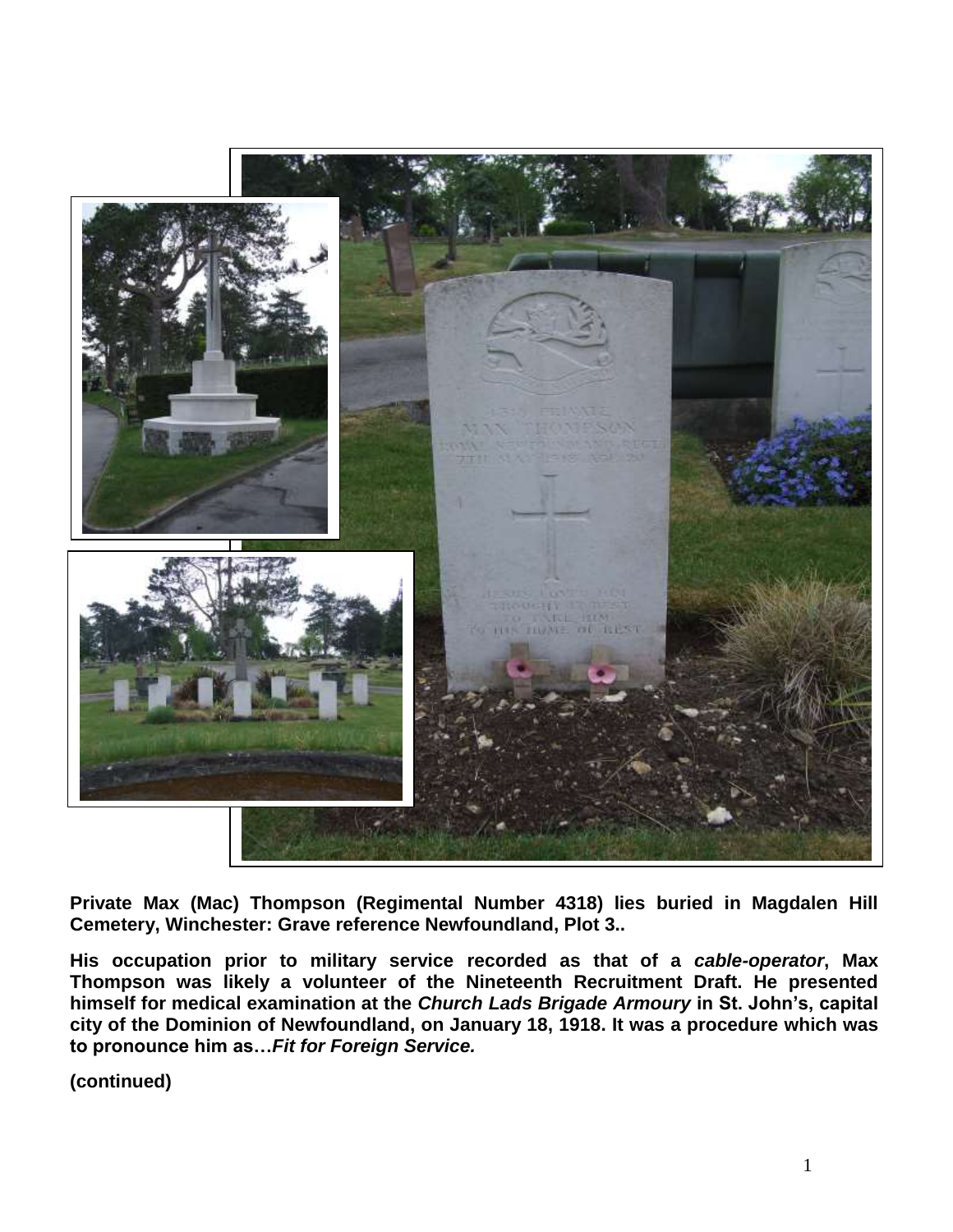*\*The building was to serve as the Regimental Headquarters in Newfoundland for the duration of the conflict.*

**It was to be on the day of that medical assessment, January 18, and at the same venue, that Max Thompson would enlist. He was thus engaged…***for the duration of the war\****…at the daily private soldier's rate of a single dollar to which was to be appended a ten-cent per diem Field Allowance.**

*\*At the outset of the War, perhaps because it was felt by the authorities that it would be a conflict of short duration, the recruits enlisted for only a single year. As the War progressed, however, this was obviously going to cause problems and the men were encouraged to re-enlist***.** *Later recruits – as of or about May of 1916 - signed on for the 'Duration' at the time of their original enlistment.*

**Only some few hours were now to follow before there subsequently came to pass, while still at the** *CLB Armoury* **on Harvey Road, the final formality of his enlistment: attestation. On the same eighteenth day of that month of January he pledged his allegiance to the reigning monarch, George V, whereupon, at that moment, Max Thompson became…***a soldier of the King\*.*

*\*Although a further official paper documents that his attestation was not to take place until December 30.*

**Private Thompson, Number 4318, was not leave Newfoundland for** *overseas service* **until ten weeks less a day later, the date March 28 of 1918, when he would board a train en route for Halifax, Nova Scotia, via Port aux Basques and North Sydney.** 

**Thus that sixty-nine day interval was to pass but how he would spend that intermission after attestation appears to have been only partially documented. As was the case with many of his fellow-recruits he was to be granted several days home leave and therefore was likely to have travelled to his family home in the community of Bonavista in the District of the same name.** 

**However, the records do not precisely document Bonavista to be his destination, and thus it may have to remain a matter of speculation.**

**But if he did, then both before and after this period of leave - or if he did not, then the entire interval until his departure for the United Kingdom - was likely to have been passed quartered in barracks\* in the east end of the capital city.**

*\*A number of the recruits, those whose home was not in St. John's or close to the capital city, or those who had no friends or family to offer them board and lodging, were in the beginning to be quartered in the curling rink in the area of Fort William in St. John's, a building which was at the time to serve as barracks. It appears to have become the norm for the later recruits to have all been quartered there.*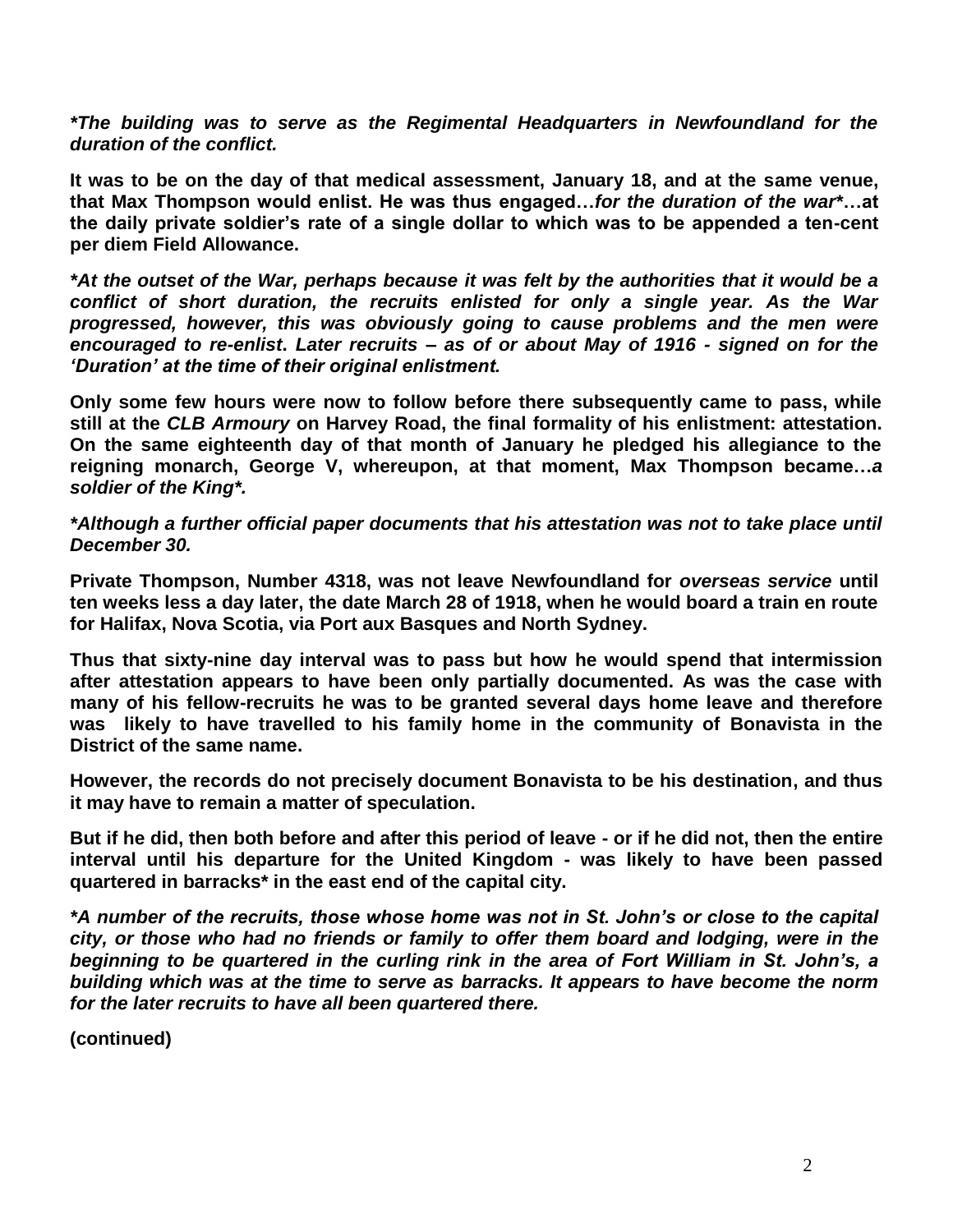**Having arrived in Nova Scotia, a province of a foreign country at the time, he embarked onto an unspecified troop-ship\* to the United Kingdom\*\* on or about April 8, before disembarking in Liverpool on April 19.**

*\*The troop transport 'Ulua' sailed in convoy from Halifax on April 9 to arrive in Liverpool on the 20th. She is recorded as having embarked… B.E.F. Recruits, Windsor, N.S. The Royal Newfoundland Regiment was, of course, a unit of the 29th Division of the British Expeditionary Force, not the Canadian Expeditionary Force, at that time.*

**\*\****Up until that time, since early in the previous year, the re-enforcements had been sent to Halifax on board the Bowring Brothers vessel Florizel. She had been wrecked near Cappahayden just the month previous to his departure while en route to Halifax and incurred a large loss of life***.**

**After the date of his arrival in England on that April 19 there appears to be no further information about the doings of Private Thompson for a lengthy period. It will be assumed, however, that he and his fellow recruits were to be transported promptly from Liverpool southwards to the site of the Second (***Reserve***) Battalion Headquarters and Regimental Depot where Private Thompson was then to serve for the remainder of his all-too short military career.** 

**\* \* \* \* \***

**Some three years and seven months prior to that spring of 1918 when Private Thompson was to find himself in southern England, in the late summer and early autumn of 1914 the newly-formed Newfoundland Regiment's first recruits had undergone a period of training of five weeks on the shores of**  *Quidi Vidi Lake* **in the east end of St. John's and elsewhere in the city, and were formed into 'A' and 'B' Companies.**



**During that same period the various authorities on both sides of the ocean had also been preparing for the Regiment's transfer overseas.**

**(Right above:** *The image of 'Florizel' at anchor in the harbour at St. John's in October of 1914 is by courtesy of Admiralty House Museum***.)**

**This first Newfoundland contingent was to embark on October 3, in some cases only days after a recruit's enlistment and/ or attestation. To become known to history as the** *First Five Hundred* **and also as the** *Blue Puttees***, on that day they had boarded the Bowring Brothers' vessel** *Florizel* **awaiting in St. John's Harbour.**

**The ship had sailed for the United Kingdom on the morrow, October 4, 1914, to its rendezvous with the convoy carrying the 1st Canadian Division overseas, off the south coast of the Island. Once having disembarked in the United Kingdom this first Newfoundland contingent was to train in three venues during the late autumn of 1914 and then the winter of 1914-1915: firstly in southern England on the** *Salisbury Plain***; then in Scotland at** *Fort George* **– on the** *Moray Firth* **close to Inverness; and lastly at** *Edinburgh Castle* **– where it was to provide the first garrison from outside the British Isles.**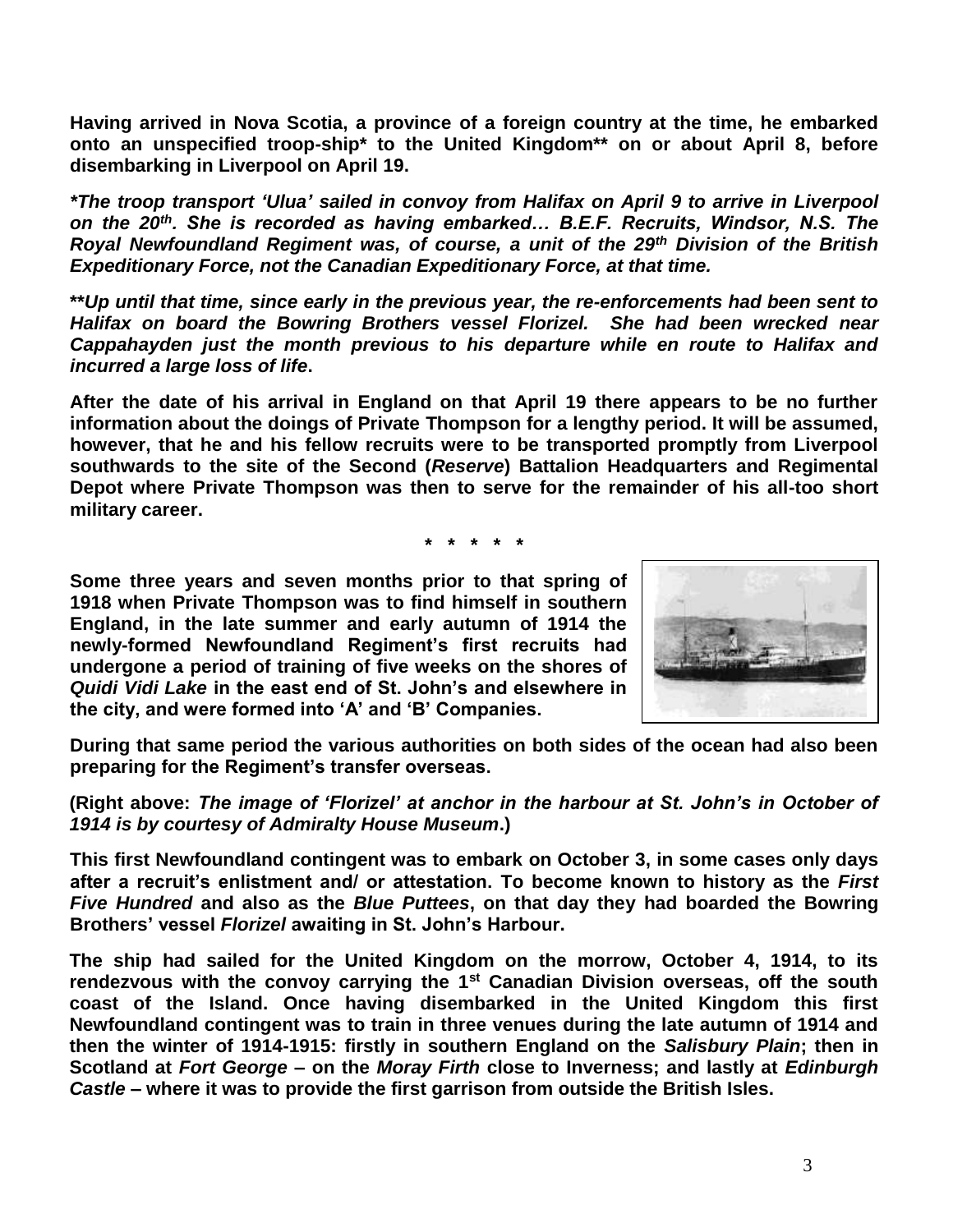**(Right below:** *Fort George, constructed in the latter half of the eighteenth century, still serves the British Army to this day***. – photograph from 2011)**

**Only days after 'A' and 'B' Companies had taken up their posting there, on February 16 of 1915, 'C' Company – the first re-enforcements for the original contingent - would arrive directly – through Liverpool of course - from Newfoundland. On the final day of the month of March it had been the turn of 'D' Company to arrive – they via Halifax as well as Liverpool – to report…***to duty***…at Edinburgh, and then 'E' Company five weeks less a day later again, on May 4\*.**

*\*These five Companies, while a contingent of the Newfoundland Regiment, was not yet a battalion and would not be so for a further five months – as will be seen below.*

**(Right:** *The venerable bastion of Edinburgh Castle dominates the Scottish capital from its hill in the centre of the city***. – photograph from 2011)**

**Seven days after the arrival of 'E' Company in the Scottish capital, on May 11 the entire Newfoundland contingent had been ordered elsewhere. On that day, seven weeks into spring – although in Scotland there was apparently still snow - the unit had been dispatched to** *Stobs Camp***, under canvas and south-eastwards of Edinburgh, close to the town of Hawick.**

**(Right:** *The Newfoundland Regiment marches past on the training ground at Stobs Camp and is presented with its Colours on June 10, 1915.* **– by courtesy of Reverend Wilson Tibbo and of Mrs. Lillian Tibbo)**

**Two months less a day later, on July 10, 'F' Company would march into** *Stobs Camp***.** 

**This had been an all-important moment: the Company's arrival was to bring the Newfoundland Regiment's numbers up to some fifteen hundred, establishment strength\* of a battalion which could be posted on…***active service***.**

**\****A number sufficient for four 'fighting' companies, two re-enforcement companies and a headquarters staff.*

**(Right above:** *The men of the Regiment await their new Lee-Enfield rifles***. – original photograph from the** *Provincial Archives***)**

**From** *Stobs Camp***, some three weeks after the arrival of 'F' Company, in early August 'A', 'B', 'C' and 'D', the four senior Companies, having by that time become the 1st Battalion of** 





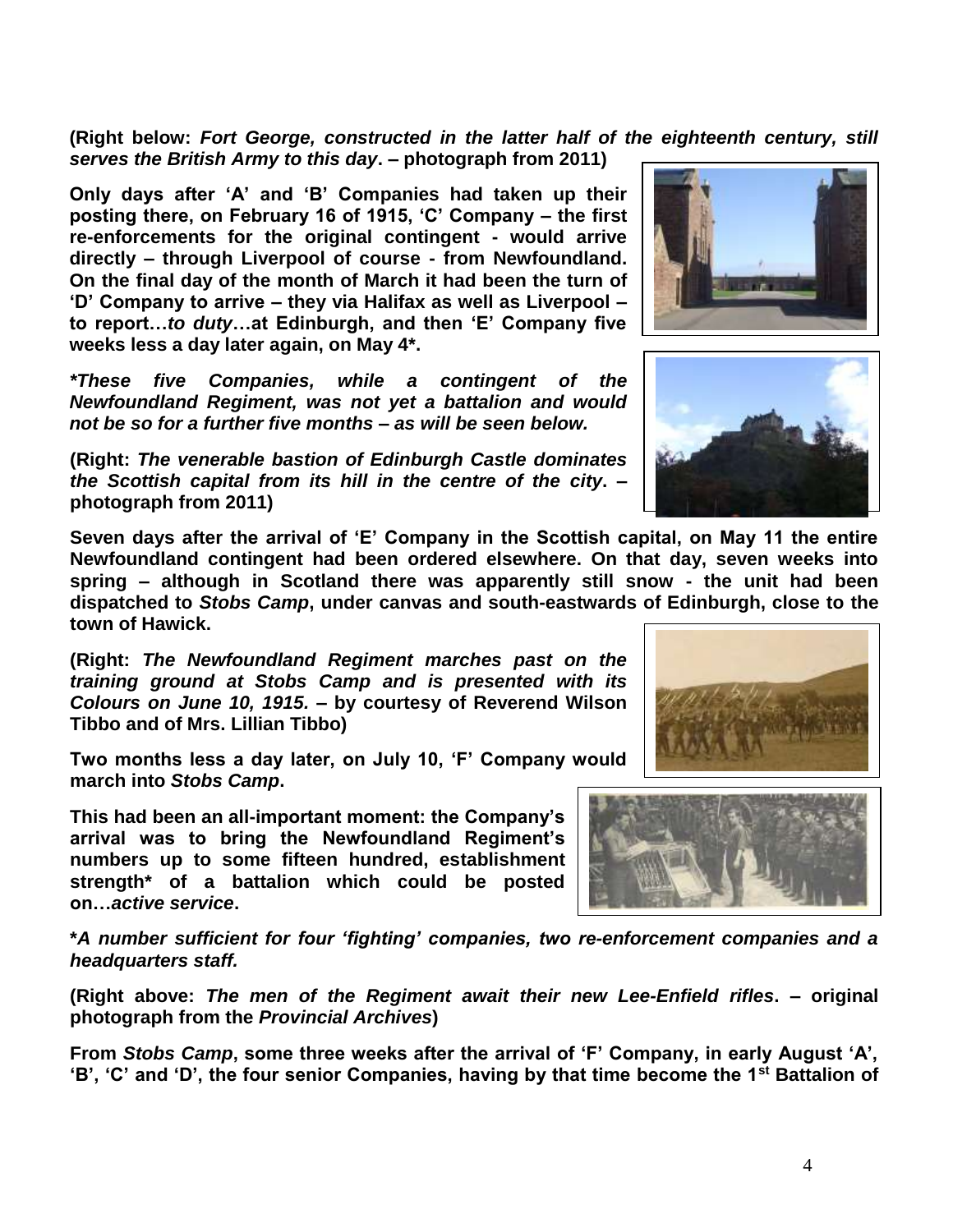**the Newfoundland Regiment, had been transferred to** *Aldershot Camp* **in southern England.** 

**There they were to undergo final preparations – and a royal inspection – before the Battalion's departure to the Middle East and to the fighting on the** *Gallipoli Peninsula***.**

**(Right:** *George V, by the Grace of God, of the United Kingdom of Great Britain and Ireland and of the British Dominions beyond the Seas, King, Defender of the Faith, Emperor of India* **– the photograph is taken from the** *Bain News Services* **as presented by the** *Wikipedia* **web-site.)**

**The later arrivals to the United Kingdom, 'E' and 'F' Companies, were to be posted to the new Regimental Depot and were eventually to form the nucleus of the first reenforcements to be dispatched to the 1st Battalion.** 

**(Right:** *An aerial view of Ayr, likely from the period between the Wars: Newton-on Ayr, where were quartered the 'other ranks', is to the left of the River Ayr and the Royal Borough, where were housed the officers, is to the right***. – by courtesy of the** *Carnegie Library* **at Ayr)**

*Ayr was a small town on the west coast of Scotland whose history precedes the year 1205 when it was established as a Royal Burgh (Borough) by the crown of Scotland, an appointment which emphasized the importance of the town as a harbour, market and, later, administrative centre.* 

*By the time of the Great War centuries later it was expanding and the River Ayr which had once marked the northern boundary of the place was now flowing through its centre; a new town to the north (Newton-on-Ayr), its population fast-increasing, perhaps encouraged by the coming of the railway, was soon to be housing the majority of the personnel of the Newfoundland Regimental Depot.* 

**(Right below:** *The High Street in Ayr as shown on a postcard of the time, the imposing Wallace Tower – it stands to this day (2017) - dominating the scene* **– by courtesy of Reverend Wilson Tibbo and Mrs Lillian Tibbo.**

**That November 15 of 1915 was to see not only the departure of the 1st Re-enforcement Draft from Ayr to the Middle East and to the fighting of the** *Gallipoli Campaign* **but also, only five days prior, the arrival from Newfoundland of 'G' Company which would be obliged to take up quarters at** *Gailes Camp***, some sixteen kilometres up the coast from Ayr itself – but just over sixty if one went by road.**

**A further seven weeks plus a day were now to pass before the first one-hundred personnel of 'H' Company, having sailed in mid-December as recorded in an earlier paragraph, were** 





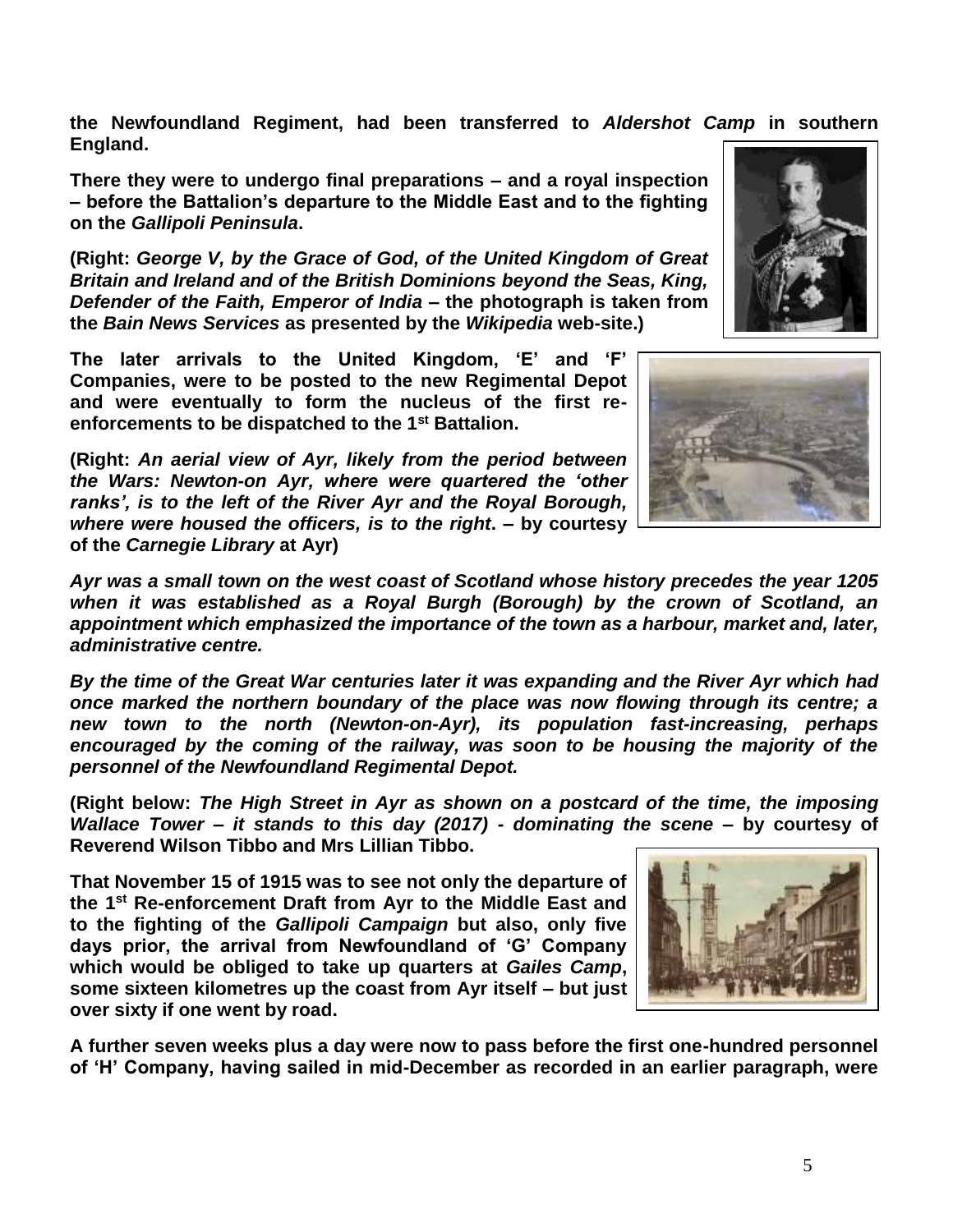**to present themselves at the Regimental Depot on January 4, some of them to be affected, even fatally, by an ongoing measles epidemic of the time.**

**After that there was then to be an interlude of three months plus several days before the second detachment of 'H' Company reported on April 9, 1916, to the Regimental Depot.**

**Note:** *Until as late as the spring of 1916 it had been the intention to form a 2nd Battalion of the Newfoundland Regiment to fight on the Continent. In fact it would seem that the lastmentioned contingent of one-hundred sixty-three recruits was to form the nucleus of that unit, while the personnel already at the Depot by this time would form a reserve battalion to serve as a re-enforcement pool for both the fighting units.*

*It could not have been long before a change of plan came about as very soon men of that designated contingent (the second half of 'H' Company) were being sent to strengthen the 1 st Newfoundland Battalion already on the Continent – maybe Beaumont-Hamel had something to do with it.*

**A further draft from Newfoundland arrived at Ayr towards mid-summer, this comprising a two-company detachment and some naval reservists, sailors who, having disembarked from** *Sicilian* **in Devonport, were to remain there in England.**

**Some weeks later again** *Sicilian* **would sail from Newfoundland once more to arrive in England in the first week in September, 1916, with two-hundred forty-two recruits on board. By the 5th day of the month the new-comers, formerly 'C' Company of the 3rd Battalion stationed back in St. John's, had reported to the Regimental Depot.**

**There was now to be a particularly protracted interval before any large numbers reenforcements were to arrive from Newfoundland – a problem which was later to affect the capabilities of the parent 1st Battalion fighting on the Continent.** 

**The main cause of the difficulty, as seen further above, would be those troops which had been dispatched from St. John's and had reached Halifax on board** *Florizel* **at the end of January, 1917, only to be then held there for some three months before they were to arrive in Scotland where the regulation fourteen weeks of training then awaited them – although in the case of most of this draft, this period was to be much shorter than prescribed.**

**Another fifty or so recruits would arrive a week later, perhaps on** *Olympic***, from Halifax via Liverpool and yet a further one-hundred eighty-five at the beginning of June but the number of potential recruits to be found in Newfoundland was by now diminishing.**

**One-hundred four, having departed St. John's on August 4, 1917, reported to Ayr late in that same month, not to be followed until October 14 by the next draft and then later again, on December 19, by the newcomers of the Seventeenth Recruitment Draft.**

**The Eighteenth Recruitment Draft was next, surely in the following February – the exact date is not clear - by which time both the Regimental Depot and the 2nd (***Reserve***) Battalion had moved quarters from Scotland (see further below).**

**And, of course, as has already been discerned further above, the Nineteenth(?) Recruitment Draft of which Private Thompson was a soldier, was to disembark in the**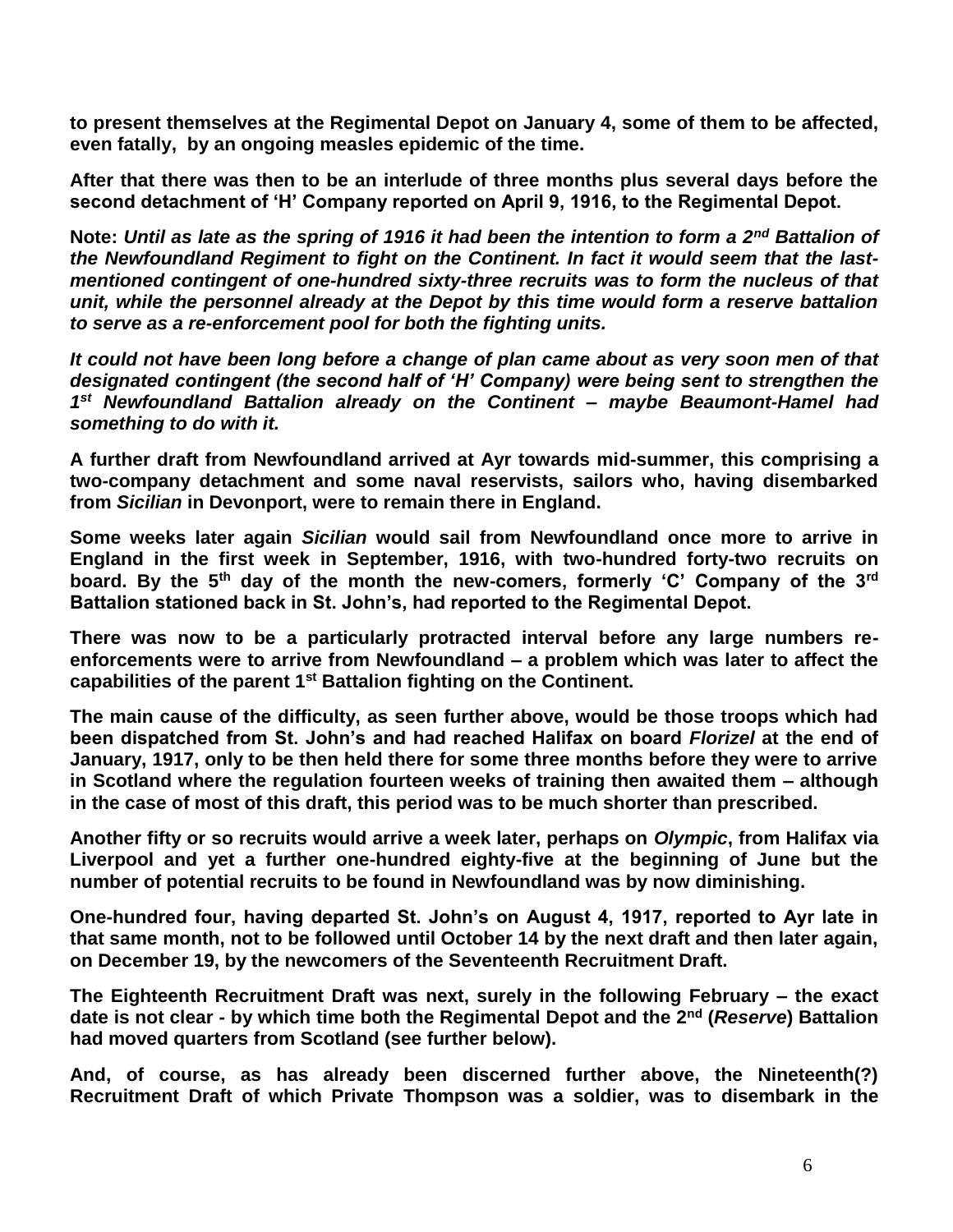**United Kingdom on April 19, in the port-city of Liverpool whence he was to make his way to** *Hazely Down Camp***.**

**\* \* \* \* \***

*There was to be only a single exception to the above sequence of departures of reenforcement contingents from Newfoundland and their arrival at the Regimental Depot in Scotland and that was the draft of March 17. Because of the quarantine in Windsor, Nova Scotia, imposed upon those who had sailed from home on January 31 of 1917, this subsequent contingent, comprising for the most part the Eleventh Recruitment Draft, had thus leap-frogged the Windsor Draft to dock in Liverpool and report to Ayr three weeks and two days ahead of it.*

*By this time the 1st Battalion of the Newfoundland Regiment serving on the Continent, particularly after the fighting of April 14 at Monchy-le-Preux (see further below), was becoming critically short of personnel and the 2nd (Reserve) Battalion at Ayr was becoming hard-pressed to find replacements for these losses.*

**\* \* \* \* \***

**The Regimental Depot had been established during the summer of 1915 in the Royal Borough of Ayr on the west coast of Scotland, and was to eventually serve as the base for the 2nd (***Reserve***) Battalion. It was from there – as of November of 1915 and up until January of 1918 – that the new-comers arriving from home were despatched in drafts, at first to** *Gallipoli* **and later to the** *Western Front***, to bolster the four fighting companies of the 1st Battalion.** 

**(Right above:** *Wellington Square seen here almost a century after it hosted the officers of the Newfoundland Regiment* **– photograph from 2012)**

**(Right:** *The new race-course at Newton-upon-Ayr - opened in 1907 – where the men of the Regiment were sometimes billeted and where they replaced some of the turf with a vegetable garden; part of the present grandstand is original* **– photograph from 2012)**





**At the outset there had been problems at Ayr to be able to accommodate the number of new arrivals – plus men from other British regiments which were still being billeted in the area…and a measles epidemic which was to claim the life of several Regiment personnel – but by the spring of 1916, things had been satisfactorily settled: the officers were in Wellington Square in the town-centre of Ayr itself, and the** *other ranks* **had been billeted at Newton Park School and if not, in the grandstand or a tented camp at the newly-built racecourse in the suburb of Newton-upon-Ayr.**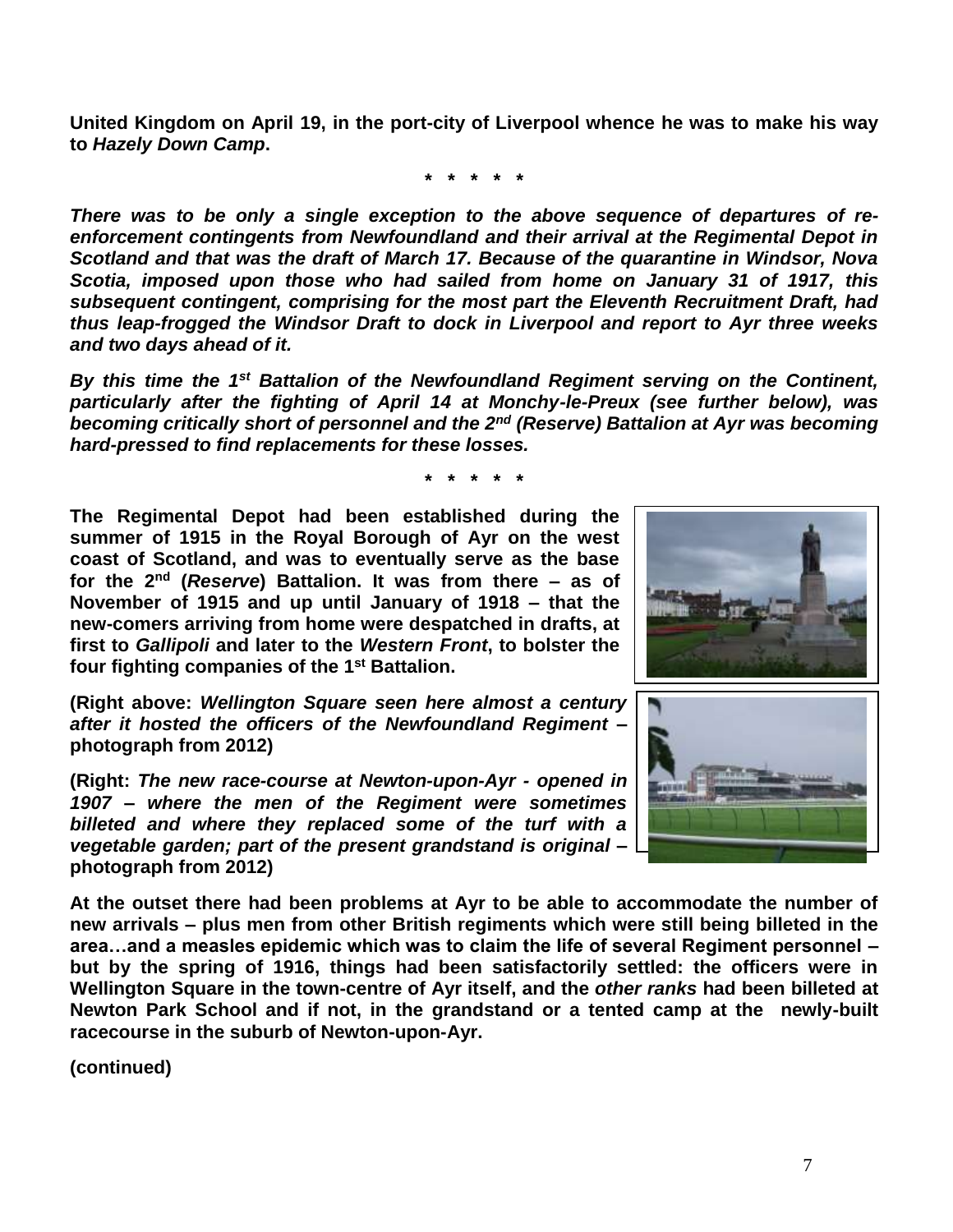**During the summer months of 1917, as of early July the 2nd (***Reserve***) Battalion of the Newfoundland Regiment and the Regimental Depot had been transferred from Ayr to notso-distant Barry. Initially intended to be a permanent move, the protest from several quarters was so great that the Newfoundlanders were back in Ayr by the third week of September.**

**However, both the Regimental Depot and the 2nd (***Reserve***) Battalion were very soon to move quarters from the Royal Burgh of Ayr in Scotland to southern England, to** *Hazely Down Camp***, in the county of Hampshire and not far distant from the historic cathedral city of Winchester. It was a transfer which was to be finalized during the latter part of January, 1918, and some three months before Private Thompson's disembarkation in England.** 



**(Right above:** *Troops march through a bleak-looking Hazely Down Camp at some time during the winter of 1918* **– image from** *The War Illustrated***)**

**It was also there that, on April 26, only a single week after his arrival, that he was admitted into the** *Hazely Down Camp Military Hospital***, for medical attention to a case of measles. Private Thompson had reportedly been** *doing well* **until the sixth day of hospitalization when he was then further diagnosed as by then suffering from** *broncho-pneumonia***.**

**As a consequence his heart apparently subsequently soon began to fail despite treatment with stimulants.**

**(Right above:** *The War Memorial in Bonavista honours the sacrifice of Private Thompson***. – photograph from 2011)**

**The son of Joseph Thompson, former wharfinger (manager of a commercial wharf), deceased of apoplexy on June 15, 1919, and of Lydia Thompson – to whom he had allotted a daily sixty cents from his pay - of Bonavista, he was also brother to Hilda who had died at the age of ten years in 1905 and who lies in the family cemetery plot.**

**Private Thompson was reported as having…***died of sickness***… of bronchial pneumonia following measles - on May 7, 1918, in the afore-mentioned** *Military Hospital* **at** *Hazely Down Camp***.** 





**He was laid to rest in Magdalen Hill Cemetery two days later, on May 9.**

**Maxse Thompson had enlisted at the** *declared* **age of twenty years and six months: date of birth in Bonavista, Newfoundland, June 8, 1897 (from the Newfoundland Birth Register - as is the Christian name Maxse).**